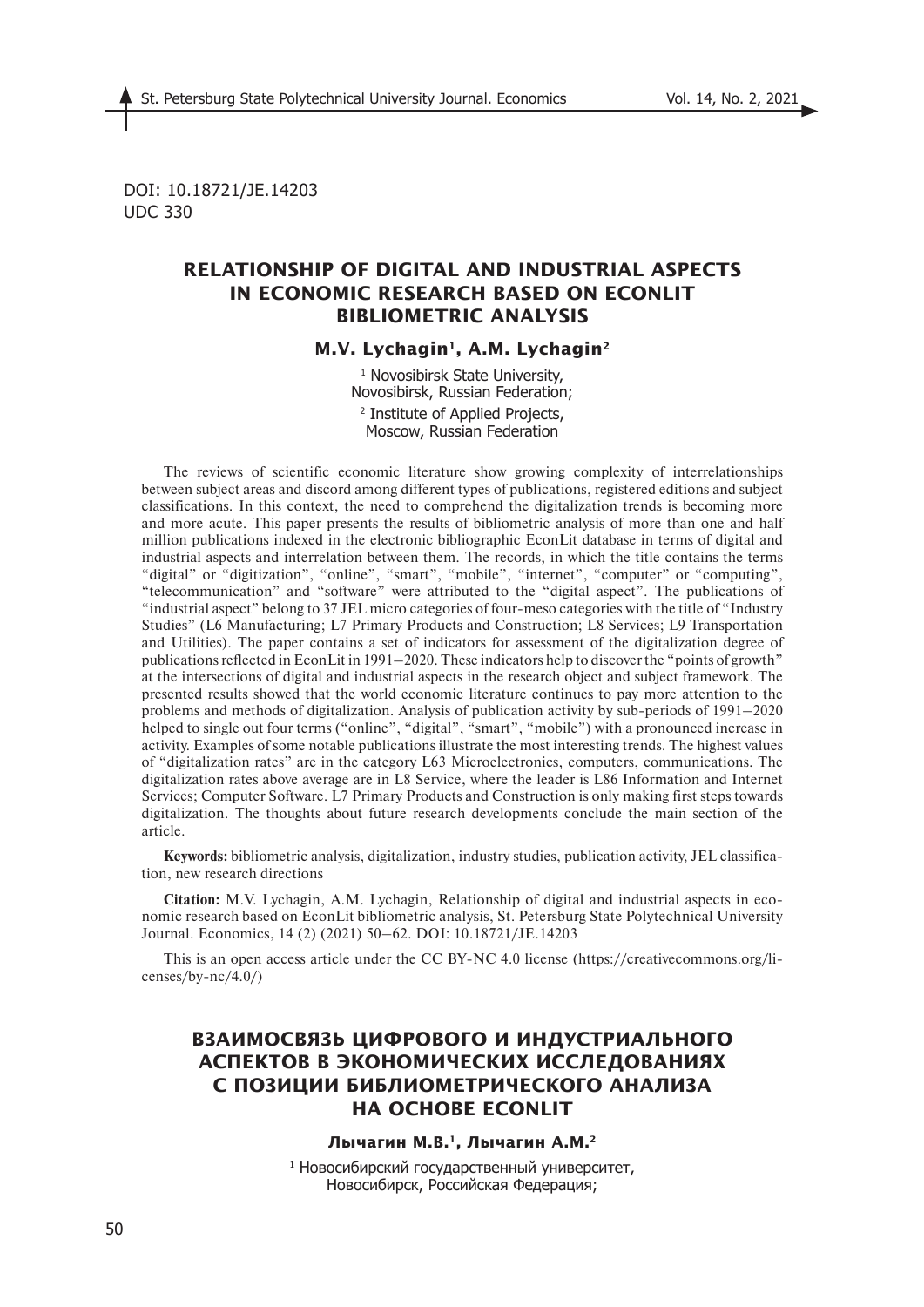#### 2 АНО «Институт прикладных проектов», Москва, Российская Федерация

Изучение научной экономической литературы показывает растущую сложность взаимосвязей между предметными областями и отсутствие необходимой согласованности между различными типами публикаций, зарегистрированными изданиями и предметными классификациями. На этом фоне становится все более острой потребность в понимании тенденций цифровизации. В данной статье представлены результаты библиометрического анализа более полутора миллионов публикаций, проиндексированных в электронной библиографической базе данных EconLit, с позиции цифрового и индустриального аспектов и взаимосвязи между ними. Записи, в названии которых содержатся термины «цифровой» или «цифровизация», «онлайн», «умный», «мобильный», «Интернет», «компьютер» или «компьютерные вычисления», «телекоммуникации» и «программное обеспечение» отнесены к «цифровому аспекту». В массив публикаций «индустриального аспекта» отнесены записи EconLit по тридцати семи JEL-микрокатегориям, которые, в свою очередь, входят в четыре мезокатегории с общим подзаголовком «Индустриальные исследования». В их числе: L6 «Обрабатывающая промышленность», L7 «Первичные продукты и строительство», L8 «Услуги», L9 «Транспорт и коммунальные услуги». В статье представлен набор показателей для оценки степени цифровизации публикаций, отраженных в EconLit в 1991–2020 гг. Эти индикаторы помогают обнаружить «точки роста» на пересечении цифровых и индустриальных аспектов в рамках объекта и предмета исследования. Полученные результаты показали, что в мировой экономической литературе продолжается уделяться все больше внимания проблемам и методам цифровизации. Анализ публикационной активности по подпериодам 1991–2020 годов позволил выделить четыре термина («онлайн», «цифровой», «умный», «мобильный») с выраженным ростом активности. Примеры некоторых примечательных публикаций иллюстрируют наиболее интересные тенденции. Наибольшие значения «темпа цифровизации» – у категории L63 «Микроэлектроника, компьютеры, связь». Показатели цифровизации выше среднего – в мезокатегории L8 «Услуги»: в ней лидером является микрокатегория L86 «Информационные и интернет услуги; программное обеспечение». Мезокатегория L7 «Первичные продукты и строительство» делает только первые шаги по пути цифровизации. Мысли о будущих направлениях исследований довершают основной текст статьи.

**Ключевые слова:** библиометрический анализ, цифровизация, индустриальные исследования, публикационная активность, классификация JEL, новые направления исследований

**Ссылка при цитировании:** Лычагин М.В., Лычагин А.М. Взаимосвязь цифрового и индустриального аспектов в экономических исследованиях с позиции библиометрического анализа на основе EconLit // Научно-технические ведомости СПбГПУ. Экономические науки. 2021. Т. 14, № 2. С. 50-62. DOI: 10.18721/JE.14203

Это статья открытого доступа, распространяемая по лицензии CC BY-NC 4.0 (https://creativecommons.org/licenses/by-nc/4.0/)

#### **Introduction**

A word search in titles and other parts of the bibliographic description of foreign (Scopus, Web of Science, Google Scholar) and domestic (elibrary.ru) publications, conducted in March 2021, confirmed the main conclusion drawn in [1] and in a number of other studies. In recent years, we have been observing noticeable growth of research on digitalization (or the digital aspect) in general, and economics and management in particular. The number of publications in this area is constantly increasing. There is a growing complexity of interrelationships between subject areas and discord among different types of publications, registered editions and subject classifications. The need to comprehend the digitalization trends is becoming more and more acute.

The Scopus citation system uses the ASJC classification. It singles out two macro categories for economics and management out of 27 general categories. It presents 14 micro categories out of 334. At the same time, the economic editions worldwide apply the JEL subject classification. At the end of 2020, it had 859 micro categories. Electronic bibliography EconLit, in addition to books and articles in scientific journals, takes into account articles in collective volumes, PhD dissertations and working papers. In the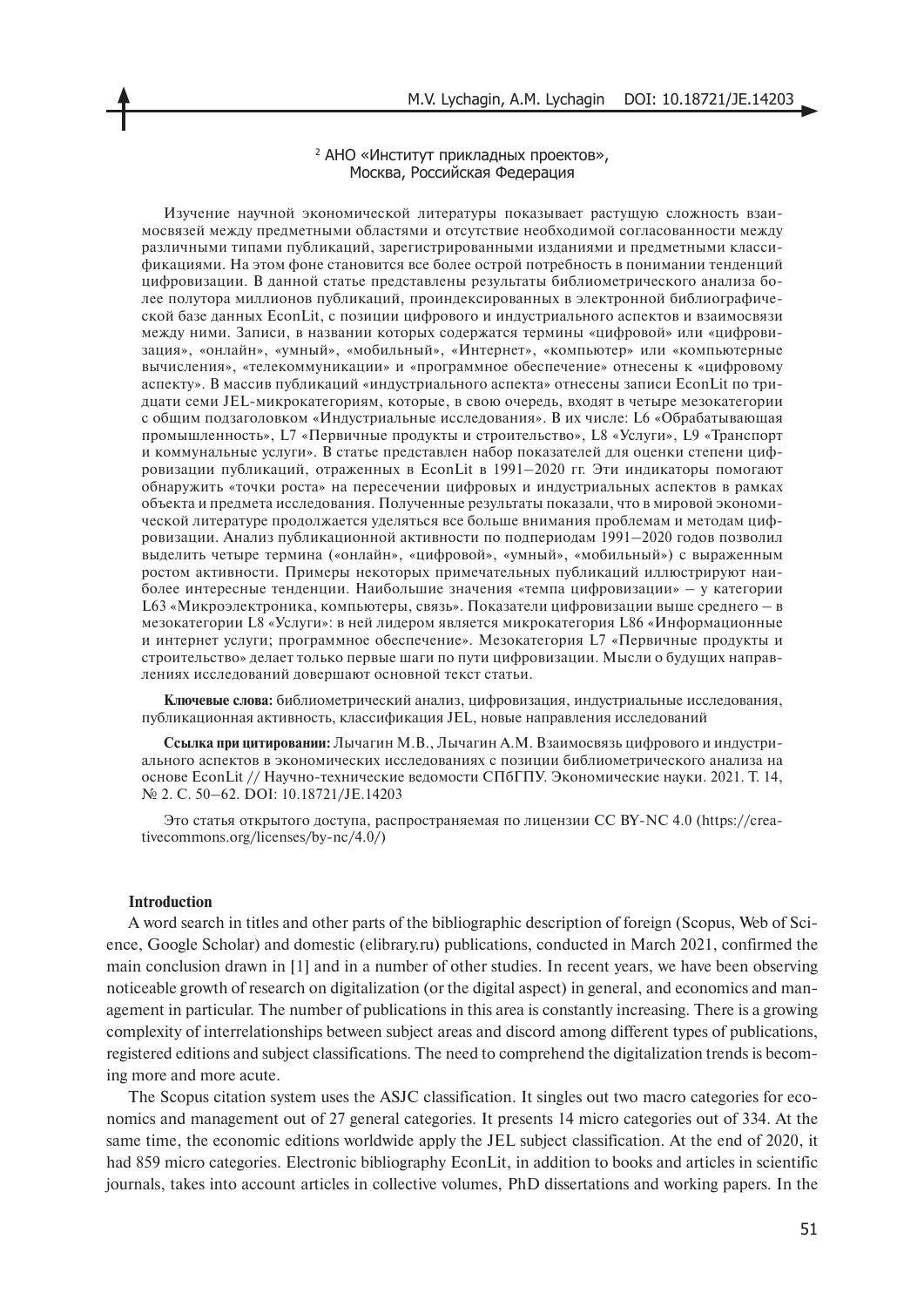latter, they provide new research directions at the intersections of subject categories. Because of these facts, the problem of monitoring the accumulated economic knowledge in various available databases and identifying emerging research areas using bibliometric analysis remains urgent.

*The object of the research* is publications in EconLit from January 1, 1991 to March 31, 2021 (hereinafter – the observation period) related to meso categories with the general subtitle "Industry Studies": L6 Manufacturing; L7 Primary Products and Construction; L8 Services; L9 Transportation and Utilities.

*The subject of the research* will be publications, in which the title contains the terms "digital" or "digitization", "online", "smart", "mobile", "internet", "computer" or "computing", "telecommunication" and "software". We will assume that publications with these terms relate to the "digital aspect" of economic research. If necessary, it is possible to expand the subject of research by searching the indicated keywords not only in the titles, but in other parts of EconLit records as well.

*The purpose of the study* is to assess and, if possible, to illustrate the relationships in time for 1991–2020 and in the space of JEL subject categories from the standpoint of the industrial and digital aspects within the framework defined by the object and subject of the research.

*Three interrelated research tasks* are the following:

1. To give an aggregated assessment of the publication dynamics for the terms of the "digital aspect" based on the total number of records in EconLit for three adjacent periods of 1991–2021.

2. To provide an aggregated assessment of the digitalization degree of publications reflected in EconLit for the observation period, for all JEL micro categories included in the meso categories L6, L7, L8 and L9.

3. To refine the findings based on the expansion of the object base with the digitalization examples of some notable publications.

*Research methodology and database.* The methodology is based on the concept of system-innovative bibliometric analysis and mapping of economic literature [2], which is detailed in an original combination of three methods: 1) terminological and lexical analysis, 2) determining the characteristics of publication activity, 3) structural-morphological analysis. The source of information was the online version of the EconLit electronic bibliography and its 1,501,620 records of all six types of publications. These publications date to the period from January 01, 1991 (the date of introduction of the new version of the JEL subject classification), and until March 31, 2021.

*Detailing the methodology and the results of solving the first problem* – an aggregated assessment of the dynamics of publications based on the selected digitalization terms out of the total number of records in EconLit. NP denotes the total number of records in EconLit for a certain period with corresponding specification in each case. Table 1 shows the results of sequential pairwise partitioning of the period 1991–2021 (as of 21.03.2021) so that the corresponding NP amounts are approximately equal and the growth rate (T) is close to unity. The letter N in the column designations indicates the number of records by periods that have the last two digits of the calendar year: N9108 – from 1991 to 2008, N0921 – from 2009 to 2021, N0914 – from 2009 to 2014, N1521 – from 2015 to 2021, N1517 – from 2015 to 2017, N1821 – from 2018 to 2021. The end years of the allocated periods are after the designation of the growth rate T.

For the digital term, the label "All" indicates the search results in all fields of the record. The label "TI" for "digital" as well as the terms in other lines concern the search results for the "term in the title".

The bold type highlights the cases when the rate of growth of the term frequency is above the average level showed in the NP line. We see that in the last decade in the world scientific literature, indexed in the authoritative electronic bibliographic EconLit database, the number of works marked with such explicit terms of the era of the digital economy as "online" and "digital" has grown most rapidly. Between these terms, the frequency of the term "smart", which modern smartphones and artificial intelligence works are closely related to, is also growing rapidly. The fast development of mobile service has found expression in absolute and relative volumes of the term "mobile".

We emphasize that the year 1991 is the starting point in Table 1, so there is consistency of calculations when solving research problems 1 and 2. Nevertheless, the conclusions will not fundamentally change if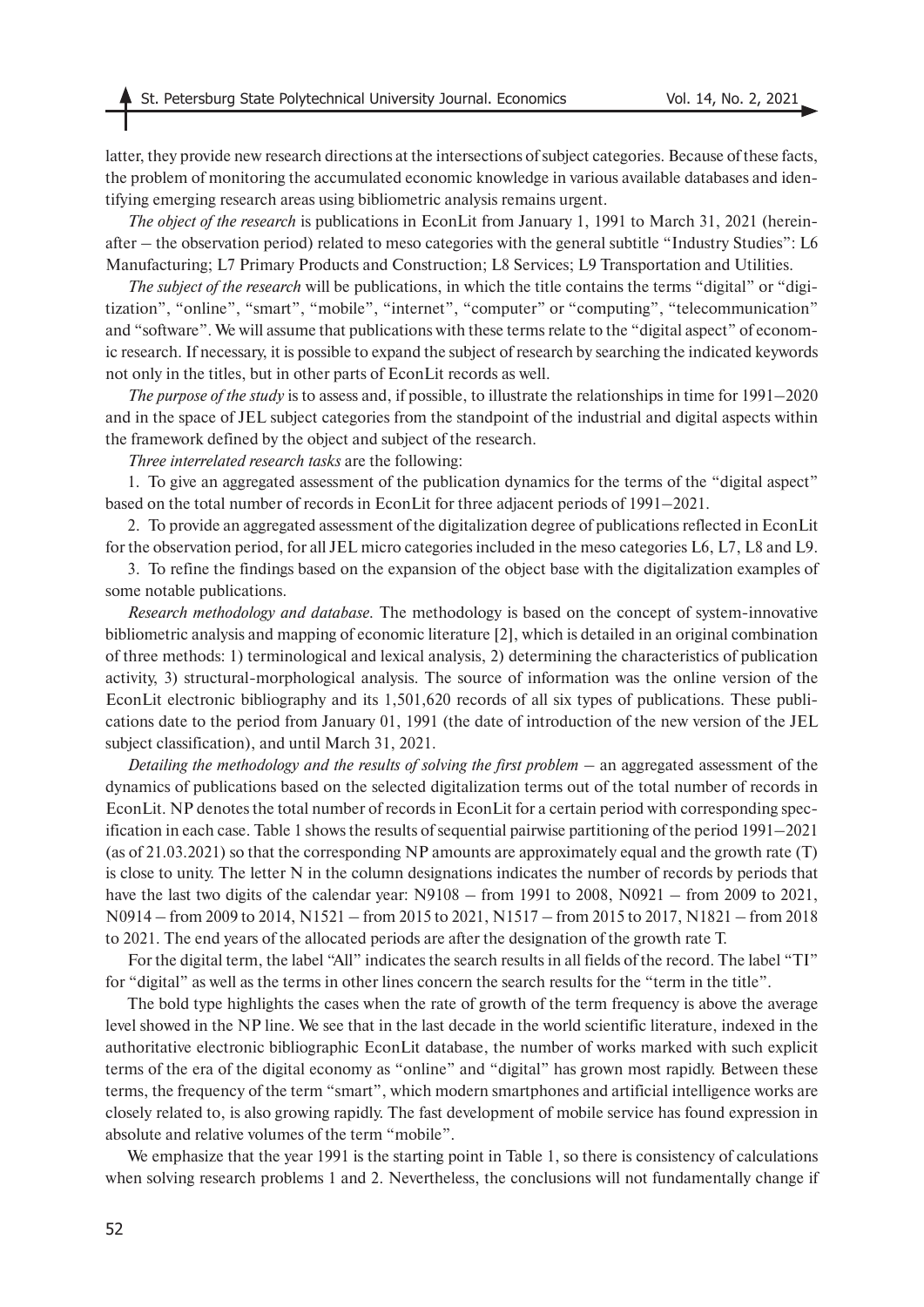we take into account the small number of publications of the considered type published before 1991. The first work with the term "online" in the title appeared in 1982 [3]. Then we see only four publications until 1991. Taking this into account,  $T = 5.21$ . The word "smart" can be first spotted in relation to Scottish damask linen industry in 1963 [4], then there are 17 other works published until 1991 that leads to  $T =$  $= 4.78$ . "Digital" in the title appears in 1968 [5], with seven additional publications afterwards, resulting in  $T = 2.53$ .

| <b>Term</b>       | N9108   | N0921   | T <sub>2108</sub> | N0914   | N <sub>1521</sub> | T2114 | N <sub>1517</sub> | N1821   | T2117 |
|-------------------|---------|---------|-------------------|---------|-------------------|-------|-------------------|---------|-------|
| NP                | 745,902 | 755,718 | 1.01              | 399,209 | 356,527           | 0.89  | 205,158           | 151,567 | 0.74  |
| online            | 351     | 1,854   | 5.28              | 440     | 1,190             | 2.70  | 508               | 683     | 1.34  |
| smart             | 202     | 1.052   | 5.21              | 1,360   | 3245              | 2.39  | 1,403             | 1,847   | 1.32  |
| digital (all)     | 1,544   | 4,605   | 2.98              | 682     | 1,172             | 1.72  | 600               | 572     | 0.95  |
| digital(TI)       | 636     | 1,630   | 2.56              | 340     | 712               | 2.09  | 362               | 351     | 0.97  |
| mobile            | 616     | 1,418   | 2.30              | 689     | 729               | 1.06  | 383               | 347     | 0.91  |
| internet          | 1,598   | 1,583   | 0.99              | 799     | 784               | 0.98  | 452               | 332     | 0.73  |
| computing         | 378     | 344     | 0.91              | 351     | 203               | 0.58  | 136               | 67      | 0.49  |
| software          | 763     | 554     | 0.73              | 191     | 165               | 0.86  | 103               | 62      | 0.60  |
| computer          | 899     | 356     | 0.40              | 180     | 164               | 0.91  | 95                | 68      | 0.72  |
| telecommunication | 1.884   | 630     | 0.33              | 403     | 227               | 0.56  | 141               | 87      | 0.62  |

|  |  |  |  |  | Table 1. Comparative analysis of aggregated publication activityby selected terms of the "digital aspect" |  |  |
|--|--|--|--|--|-----------------------------------------------------------------------------------------------------------|--|--|
|--|--|--|--|--|-----------------------------------------------------------------------------------------------------------|--|--|

For the "All" case, the gain will be 12 units, and  $T = 2.96$ . The term "mobile" was in the scientific economic literature since 1963 in relation to "mobile homes" [6]. Until 1991, there were 58 such records in EconLit. This fact resulted to a slight decrease in the growth rate (2.1 versus 2.3). Since the term "internet" first appeared only in 1992 [7], this did not affect the results in Table 1. Starting with the term "computing", there is a sharp increase in the number of publications with the analyzed terms until 1991 (marked by D90), and, accordingly, an even greater decrease in growth rates: computing  $[8]$  – D90 = 103,  $T = 0.72$ ; software  $[9] - D90 = 130$ ,  $T = 0.62$ ; computer  $[10] - D90 = 557$ ,  $T = 0.24$ ; telecommunication  $[11] - D90 = 312, T = 0.29.$ 

*Detailing the methodology and the results of solving the second problem* – assessing the degree of digitalization by micro categories included in the meso categories L6, L7, L8 and L9. As in the solution of the first research task, we extracted the Econlit data for two adjacent periods (1991–2008 and 2009–2021) and used the search variant "terms in the title". The search covered all 37 micro categories included in meso categories L6, L7, L8, and L9 from the following list (the number in parentheses is the total number of records in 1991–2021):

### **Industry Studies (InSt): Manufacturing:**

- L60 (18371) InSt: Manufacturing: General.
- L61 (3652) Metals and Metal Products; Cement; Glass; Ceramics.
- L62 (6896) Automobiles; Other Transportation Equipment; Related Parts and Equipment.
- L63 (4605) Microelectronics; Computers; Communications Equipment.
- L64 (2132) Other Machinery; Business Equipment; Armaments.
- L65 (7085) Chemicals; Rubber; Drugs; Biotechnology; Plastics.
- L66 (11168) Food; Beverages; Cosmetics; Tobacco; Wine and Spirits.

• L67 (3893) Other Consumer Nondurables: Clothing, Textiles, Shoes, and Leather Goods; Household Goods; Sports Equipment.

- L68 (955) Appliances; Furniture; Other Consumer Durables.
- L69 (286) InSt: Manufacturing: Other.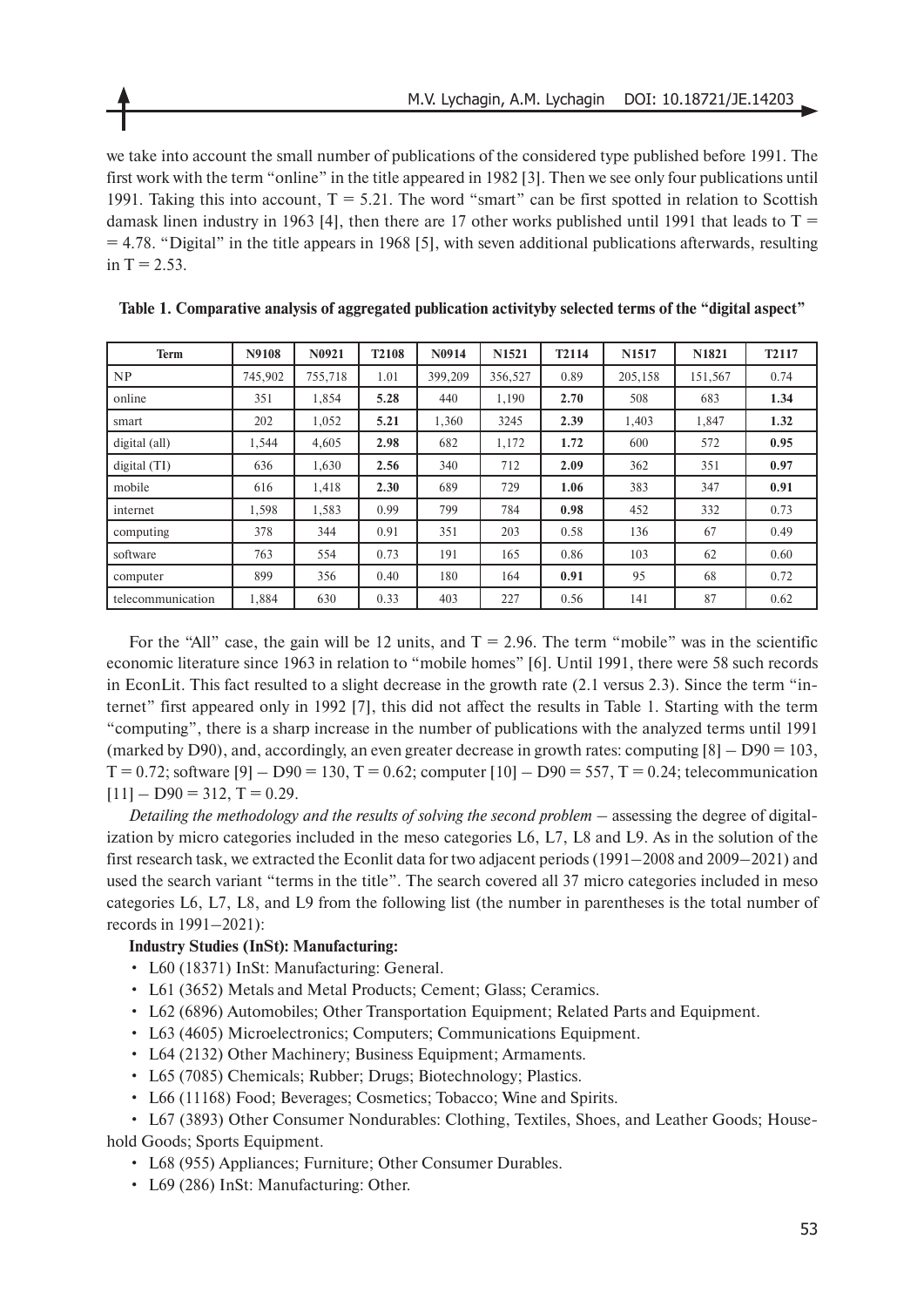## **InSt: Primary Products and Construction (PP&C):**

- L70 (657) InSt: PP&C: General.
- L71 (7358) Mining, Extraction, and Refining: Hydrocarbon Fuels.
- L72 (2542) Mining, Extraction, and Refining: Other Nonrenewable Resources.
- L73 (1341) Forest Products.
- L74 (1728) Construction.
- L78 (562) InSt: PP&C: Government Policy. L79 (5) InSt: PP&C: Other.

## **InSt: Services:**

- L80 (3795) InSt: Services: General.
- L81 (10156) Retail and Wholesale Trade; e-Commerce.
- L82 (9335) Entertainment; Media.
- L83 (16049) Sports; Gambling; Restaurants; Recreation; Tourism.
- L84 (5680) Personal, Professional, and Business Services.
- L85 (830) Real Estate Services.
- L86 (9593) Information and Internet Services; Computer Software.
- L87 (705) Postal and Delivery Services.
- L88 (1835) InSt: Services: Government Policy.
- L89 (168) InSt: Services: Other.

## **InSt: Transportation and Utilities:**

- L90 (719) InSt: Transportation and Utilities: General.
- L91 (1115) Transportation: General.
- L92 (12097) Railroads and Other Surface Transportation.
- L93 (4348) Air Transportation.
- L94 (13849) Electric Utilities.
- L95 (3141) Gas Utilities; Pipelines; Water Utilities.
- L96 (9613) Telecommunications.
- L97 (727) Utilities: General.
- L98 (12154) InSt: Utilities and Transportation: Government Policy.
- L99 (17) InSt: Utilities and Transportation: Other.
- We used the following steps to calculate the indices in Tables 2 and 3.

1. We found the total record numbers for the first and second periods for each JEL code in the examination list.

2. We found the records with the terms of the "digital aspect" in the titles for the same periods and JEL codes.

3. We calculated the corresponding ratios for each term and JEL code (column DE) separately for the first period (K1) and the second period (K2) by means of dividing the frequencies of these terms by the number of records, in percent (Tables 2 and 3).

The data labeled with "digital" includes the terms "digital" and "digitalization", and the data labeled with "computer" includes the terms "computer" and "computing".

We distributed the columns with the term names in descending order of coefficients for the total number of records for the second period. Values that are greater than or equal to the overall average ratios given in the NP line are in bold.

There are no lines L69 in Table 2 and L99 in both Tables due to the lack of publications of the required type.

Unexpectedly, it turned out that the overwhelming majority of publications with codes from the L7 meso-region do not have any of the subject terms under consideration in their titles. Therefore, Tables 2 and 3 present the results only for meso categories L6, L8 and L9.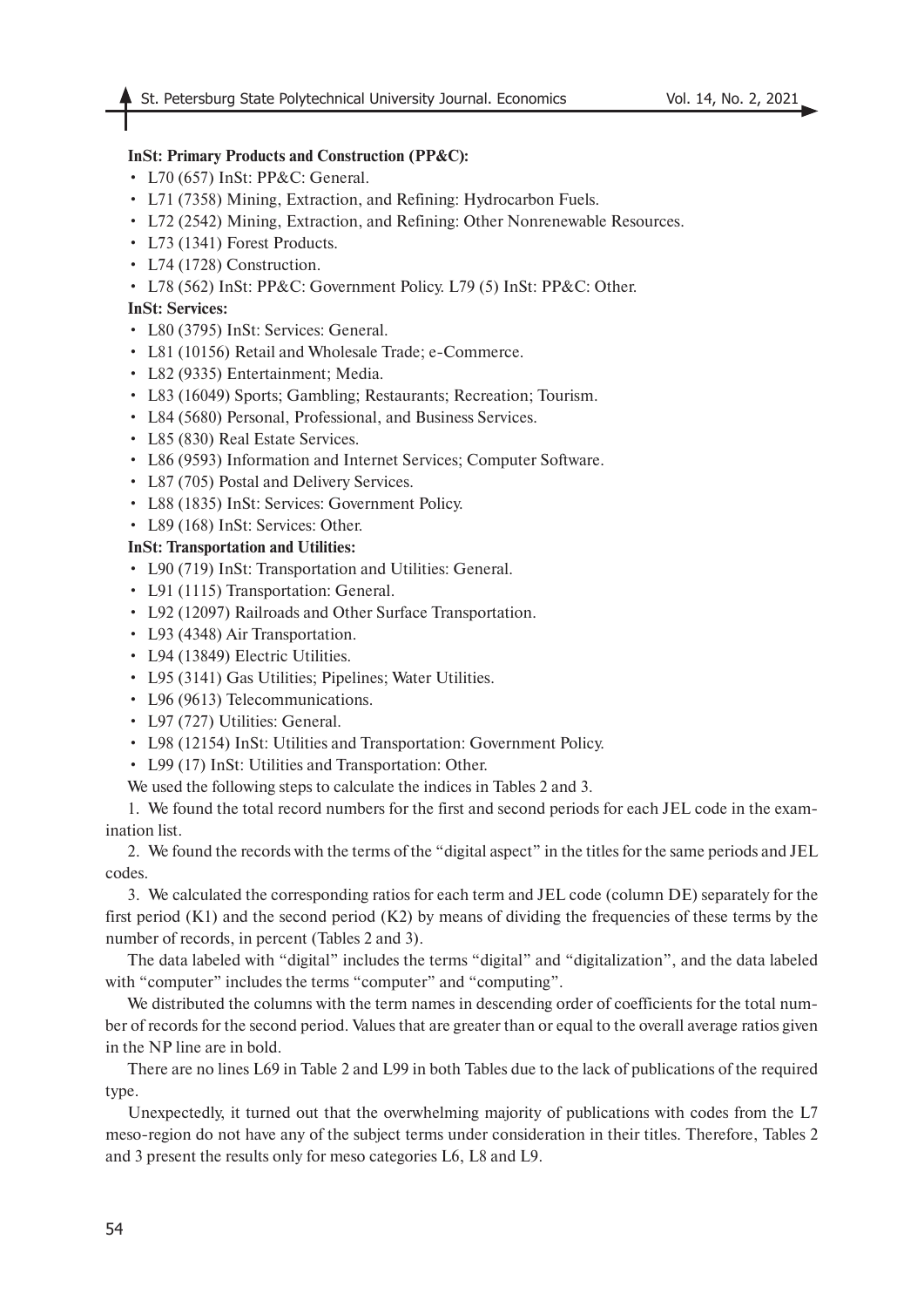| DE            | Online           |                  | <b>Digital</b>   |                  | <b>Mobile</b>    |                  | <b>Smart</b>     |                  |  |
|---------------|------------------|------------------|------------------|------------------|------------------|------------------|------------------|------------------|--|
|               | K1               | K2               | K1               | K2               | K1               | K2               | K1               | K2               |  |
| NP            | 0.05             | 0.25             | 0.09             | 0.23             | 0.08             | 0.19             | 0.03             | 0.14             |  |
|               |                  |                  |                  |                  |                  |                  |                  |                  |  |
| L60           | 0.01             | 0.21             | 0.06             | 0.31             | $\mathbf{0}$     | 0.02             | $\overline{0}$   | 0.23             |  |
| L61           | $\mathbf{0}$     | 0.09             | 0.07             | 0.09             | $\boldsymbol{0}$ | $\overline{0}$   | $\overline{0}$   | $\overline{0}$   |  |
| L62           | 0.14             | 0.38             | 0.1              | 0.05             | $\mathbf{0}$     | 0.13             | 0.03             | 0.35             |  |
| L63           | 0.29             | 0.69             | 2.06             | 1.84             | 0.82             | 4.88             | 0.08             | 0.51             |  |
| L64           | $\boldsymbol{0}$ | $\boldsymbol{0}$ | 0.24             | 0.23             | $\boldsymbol{0}$ | $\overline{0}$   | $\overline{0}$   | 0.08             |  |
| L65           | 0.06             | 0.19             | 0.03             | 0.03             | $\overline{0}$   | 0.03             | $\overline{0}$   | 0.06             |  |
| L66           | $\boldsymbol{0}$ | 0.27             | $\mathbf{0}$     | 0.03             | 0.03             | 0.05             | 0.03             | 0.05             |  |
| L67           | $\mathbf{0}$     | 1.17             | 0.17             | 0.05             | $\mathbf{0}$     | 0.05             | $\overline{0}$   | 0.09             |  |
| L68           | $\boldsymbol{0}$ | 0.53             | 0.26             | 0.18             | 0.51             | 0.18             | $\boldsymbol{0}$ | 1.07             |  |
| S             | 0.06             | 0.32             | 0.27             | 0.25             | 0.09             | 0.35             | 0.02             | 0.19             |  |
|               |                  |                  |                  |                  |                  |                  |                  |                  |  |
| L80           | 0.09             | 1.17             | 0.09             | 2.34             | $\boldsymbol{0}$ | $\overline{0}$   | $\overline{0}$   |                  |  |
| L81           | 2.71             | 6.45             | 0.67             | 1.17             | 0.38             | 0.71             | 0.13             | 0.06             |  |
| L82           | 0.83             | 2.36             | 3.64             | 3.97             | 0.46             | 0.95             | $\overline{0}$   | $\boldsymbol{0}$ |  |
| L83           | 0.18             | 1.01             | 0.04             | 0.17             | 0.14             | 0.1              | $\overline{0}$   | $\boldsymbol{0}$ |  |
| L84           | 0.43             | 0.62             | 0.06             | 0.47             | 0.49             | 0.07             | $\overline{0}$   | $\boldsymbol{0}$ |  |
| L85           | $\mathbf{0}$     | 0.23             | $\boldsymbol{0}$ | 0.23             | $\mathbf{0}$     | $\overline{0}$   | $\boldsymbol{0}$ | $\overline{0}$   |  |
| L86           | 1.79             | 7.18             | 4.28             | 6.80             | 0.73             | 3.18             | 0.12             | 0.69             |  |
| L87           | 0.38             | 0.45             | 1.15             | 2.71             | $\boldsymbol{0}$ | $\overline{0}$   | $\overline{0}$   | $\overline{0}$   |  |
| L88           | 1.08             | 1.87             | 8.5              | 2.50             | 0.18             | 1.79             | 0.18             | 0.16             |  |
| L89           | 1.32             | $\boldsymbol{0}$ | 0.66             | $\overline{0}$   | $\mathbf{0}$     | $\boldsymbol{0}$ | $\boldsymbol{0}$ | $\overline{0}$   |  |
| ${\mathbf S}$ | 0.99             | 3.14             | 1.74             | 2.12             | 0.34             | 0.85             | 0.05             | 0.2              |  |
|               |                  |                  |                  |                  |                  |                  |                  |                  |  |
| L90           | $\boldsymbol{0}$ | $\mathbf{0}$     | $\boldsymbol{0}$ | $\overline{0}$   | $\boldsymbol{0}$ | 0.4              | $\overline{0}$   | $\boldsymbol{0}$ |  |
| L91           | $\boldsymbol{0}$ | 0.33             | $\boldsymbol{0}$ | 0.5              | $\boldsymbol{0}$ | $\overline{0}$   | $\boldsymbol{0}$ | $\boldsymbol{0}$ |  |
| L92           | $\mathbf{0}$     | 0.26             | $\boldsymbol{0}$ | 0.17             | 0.05             | 0.17             | 0.03             | 0.37             |  |
| L93           | 0.17             | 0.55             | 0.06             | 0.08             | 0.06             | 0.16             | 0.06             | 0.16             |  |
| L94           | $\boldsymbol{0}$ | 0.08             | $\boldsymbol{0}$ | 0.01             | 0.03             | 0.04             | 0.03             | 1.71             |  |
| L95           | $\overline{0}$   | 0.05             | $\overline{0}$   | 0.05             | $\boldsymbol{0}$ | $\boldsymbol{0}$ | $\boldsymbol{0}$ | 0.56             |  |
| L96           | 0.22             | 0.43             | 2.06             | 2.88             | 6.11             | 19.55            | 0.03             | 0.43             |  |
| L97           | $\boldsymbol{0}$ | $\overline{0}$   | 0.27             | $\boldsymbol{0}$ | $\boldsymbol{0}$ | $\overline{0}$   | $\boldsymbol{0}$ | 0.85             |  |
| L98           | $\mathbf{0}$     | 0.08             | 0.91             | 0.58             | 2.05             | 3.05             | $\boldsymbol{0}$ | 1.18             |  |
| ${\bf S}$     | 0.08             | 0.20             | 0.54             | 0.31             | 2.03             | 2.80             | 0.01             | 0.56             |  |

### **Table 2. Four terms of the "digital aspect" with increasing digitalization rates**

It is possible to consider the micro category L96 Telecommunications as a semantic indicator of the analysis, since only in it we see complete coincidence of the subject term and the name of the micro category. Considerable values of the K1 and K2 coefficients reflect this case. The number of tokens in the title in the second period decreased by 66%, which almost coincided with the overall decrease in the NP line amounting to 67%. The close link between the development of mobile communications and telecommunications services leads to a significant increase in K2 in the "mobile" column and in the L96 row.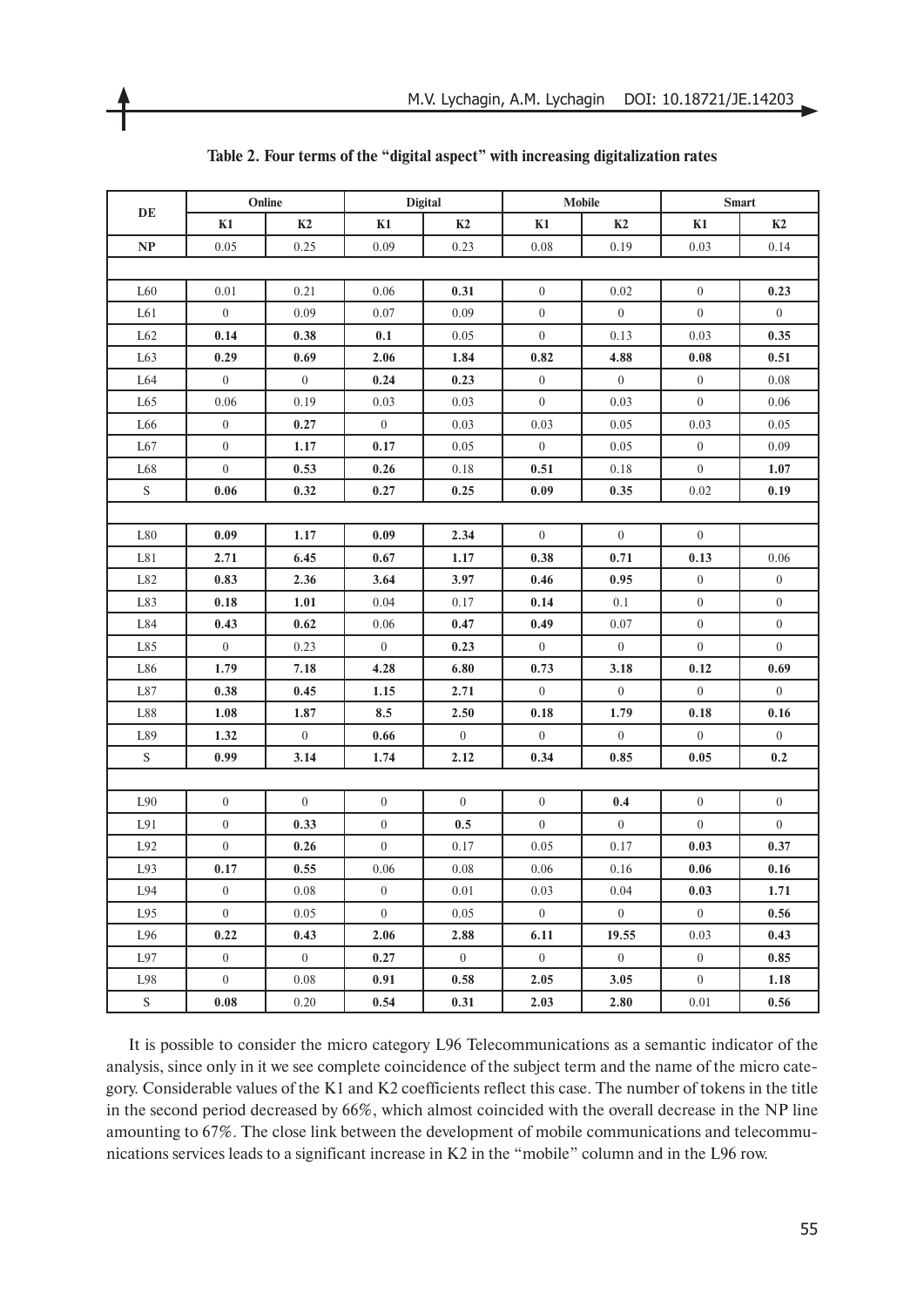| $\bf DE$        | Internet         |                  | Telecommunication |                  | Computer       |                  | <b>Software</b>  |                  |
|-----------------|------------------|------------------|-------------------|------------------|----------------|------------------|------------------|------------------|
|                 | K1               | K2               | K1                | K2               | K1             | K2               | K1               | K2               |
| NP              | 0.25             | 0.21             | 0.25              | 0.08             | 0.17           | 0.09             | 0.1              | 0.07             |
|                 |                  |                  |                   |                  |                |                  |                  |                  |
| L <sub>60</sub> | 0.08             | 0.21             | 0.04              | 0.01             | 0.23           | 0.07             | 0.13             | $\overline{0}$   |
| L61             | $\mathbf{0}$     | 0.09             | $\overline{0}$    | $\overline{0}$   | 0.14           | 0.09             | 0.07             | 0.04             |
| L62             | 0.21             | 0.2              | 0.03              | 0.03             | 0.17           | 0.1              | 0.1              | 0.08             |
| L63             | 0.62             | 0.28             | 1.89              | $\boldsymbol{0}$ | 10.16          | 2.49             | 1.85             | $\overline{0}$   |
| L64             | 0.12             | 0.15             | $\overline{0}$    | $\boldsymbol{0}$ | 0.36           | 0.23             | 0.24             | 0.08             |
| L65             | 0.09             | 0.06             | 0.03              | 0.06             | 0.11           | 0.11             | 0.09             | 0.11             |
| L66             | 0.27             | 0.09             | $\boldsymbol{0}$  | $\boldsymbol{0}$ | 0.09           | 0.03             | 0.03             | 0.04             |
| L67             | 0.23             | 0.19             | $\boldsymbol{0}$  | $\boldsymbol{0}$ | 0.06           | 0.05             | $\overline{0}$   | $\overline{0}$   |
| L68             | 0.26             | 0.18             | $\overline{0}$    | $\boldsymbol{0}$ | $\overline{0}$ | 0.18             | $\overline{0}$   | $\overline{0}$   |
| L69             | 0.60             | 0.83             | 0.6               | $\boldsymbol{0}$ | 0.6            | $\boldsymbol{0}$ | 0.6              | $\mathbf{0}$     |
| ${\bf S}$       | 0.19             | 0.16             | 0.21              | 0.01             | 1.16           | 0.23             | 0.27             | 0.03             |
|                 |                  |                  |                   |                  |                |                  |                  |                  |
| L80             | 0.41             | $\overline{0}$   | 0.13              | 0.17             | 0.22           | 0.17             | 0.13             | $\mathbf{0}$     |
| L81             | 5.26             | 1.87             | 0.06              | 0.03             | 0.16           | 0.06             | 0.03             | 0.09             |
| L82             | 1.69             | 1.54             | 0.55              | 0.23             | 0.15           | 0.08             | 0.18             | 0.13             |
| L83             | 0.69             | 0.37             | 0.02              | $\boldsymbol{0}$ | 0.14           | 0.05             | $\boldsymbol{0}$ | 0.02             |
| L84             | 0.36             | 0.35             | $\boldsymbol{0}$  | 0.1              | 0.18           | 0.2              | 0.43             | 0.15             |
| L85             | 2.02             | 0.92             | 0.25              | $\overline{0}$   | 0.25           | 0.23             | $\overline{0}$   | $\overline{0}$   |
| L86             | 16.93            | 15.82            | 1.77              | 0.4              | 3.39           | 1.88             | 9.12             | 7.28             |
| L87             | $\boldsymbol{0}$ | 0.9              | 0.38              | 0.45             | $\overline{0}$ | $\boldsymbol{0}$ | $\boldsymbol{0}$ | $\overline{0}$   |
| L88             | 7.05             | 7.96             | 2.17              | 0.47             | $\overline{0}$ | 0.47             | 1.08             | 0.55             |
| L89             | 1.32             | $\overline{0}$   | 0.66              | $\overline{0}$   | 0.66           | $\overline{0}$   | $\overline{0}$   | $\overline{0}$   |
| ${\bf S}$       | 4.96             | 3.26             | 0.54              | 0.14             | 0.84           | 0.34             | 2.01             | 1.07             |
|                 |                  |                  |                   |                  |                |                  |                  |                  |
| L90             | $\mathbf{0}$     | $\boldsymbol{0}$ | 4.24              | 0.4              | 0.64           | $\overline{0}$   | $\mathbf{0}$     | $\boldsymbol{0}$ |
| L91             | 0.19             | $\overline{0}$   | 1.74              | $\boldsymbol{0}$ | $\overline{0}$ | $\mathbf{0}$     | $\boldsymbol{0}$ | $\boldsymbol{0}$ |
| L92             | 0.16             | 0.07             | 0.45              | 0.05             | 0.24           | 0.05             | 0.03             | $\boldsymbol{0}$ |
| L93             | 0.28             | 0.39             | 0.45              | $\theta$         | 0.22           | 0.16             | $\theta$         | $\theta$         |
| L94             | 0.03             | 0.06             | 0.43              | 0.15             | 0.05           | 0.02             | $\overline{0}$   | 0.01             |
| L95             | $\overline{0}$   | 0.1              | 0.5               | 0.05             | 0.08           | $\overline{0}$   | $\boldsymbol{0}$ | $\overline{0}$   |
| L96             | 5.83             | 4.85             | 29.08             | 15.36            | 0.58           | 0.24             | 0.09             | 0.24             |
| L97             | $\overline{0}$   | 0.85             | 0.53              | 0.28             | $0.00\,$       | 0.28             | $\overline{0}$   | $\overline{0}$   |
| L98             | 1.9 <sup>°</sup> | 0.65             | 17.22             | 4.05             | 0.11           | 0.04             | $\overline{0}$   | $\overline{0}$   |
| ${\bf S}$       | 1.52             | 0.69             | 11.46             | 2.56             | 0.26           | 0.07             | 0.03             | 0.03             |

# **Table 3. Four terms of the "digital aspect" with decreasing digitalization rates**

One of the innovations at the end of the XX century concerns the use of power line supports for fiber-optic communication lines. This has the reflection in the coefficients at the intersection of the "Telecommunications" column and the L94 Electric Utilities row.

One may consider Tables 2 and 3 as a kind of "maps of the sea of economic research". Cells with the number "0" are the "sea surface". As we move along the map, we come across the emerging "islands of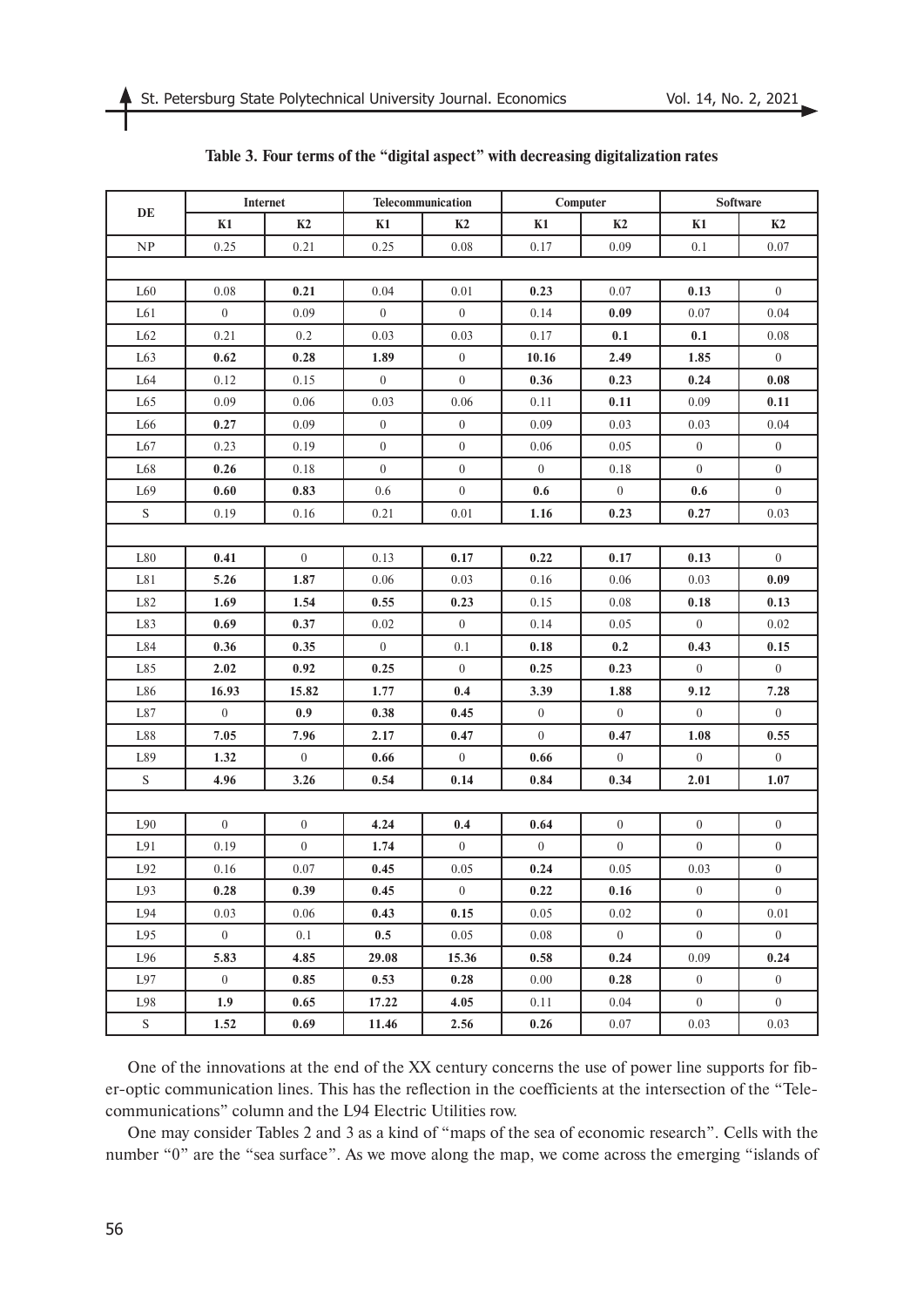digitalization", each with its own publications reflected in EconLit. Of course, a more detailed description of these sections requires a much larger volume (for example, as done in [12]).

Noteworthy is the "leap" of digitalization in the L60 category. Here you can find a "systematic literature review" under the intriguing title "Smart Factory as a Key Construction in Industry 4.0" [13].

For both periods and on average, the highest values of "digitalization rates" are in the category L63 Microelectronics, computers, communications. For it, the "online" and "smart" aspects are important. The related issues of innovation, knowledge integration and learning are also discussed [14]. We also see an increase in the coefficient of the L67 category, which includes "clothing, textiles, footwear, and leather goods". These products are subject to fashion, and for this, as stated in the article [15], it is necessary to "respond quickly" using "logistics Internet platforms", while not forgetting to use stochastic dynamic programming to optimize management decisions.

The analysis of the coefficients for the L65 category led to the article [16], the title of which begins with the question: "Is the Genie Out of the Bottle?" Although the article appeared in January 2019, its content (conducting clinical trials of drugs using digital platforms and social networks) takes on a new dimension during the pandemic. Article [17] in relation to the L68 micro category presents an interesting combination of the production of "green smart furniture" and the "innovative business model of the company" that deals with this production.

In the online column in the L8 Service section, we see a significant number of cells with digitalization rates above average. If we select the micro category L81 and the records from 2015 only, we find 305 entries. By topics, among them with the definition of online are the following: retailer (72), shopping (64), markets (39), order (21), offline (20), auctions (16), platforms (16), and customer (13). Adding the term "digital" to the title yielded one book with two words "marketing" in the title [18] and 4 journal articles. One abstract contains the following important statement for a correct understanding of digitalization: "automation will not replace lawyers, but will help them and make their work more efficient" [19].

Moving to micro category L82 yielded 82 entries since 2015 with topics corresponding to the name of the micro category: advertising (26), newspaper (7), online game (7), music (6), ratings (5), etc. Already at the level of publication titles, questions about the effectiveness of online advertising [20] and the usefulness of "following the crowd" [21] inevitably arise.

Micro category L86 Information and Internet Services; Computer Software, thanks to its subject, seems to "permeate" all columns in tables 2 and 3 with significant levels of digitalization. A sample of 1000 records with the L86 code for 2017–2021 shows the following initial frequency distribution of topics: digital (154), platform (76), software (76), social media (60), broadband (56), China (43), cyber, security (38), review (33), search, Google (32). For 2018–2021, we found 994 records, in which, in addition to the previous one, the topics mobile (65), economic growth (44) and digital economy (27) appeared. Of course, blockchain and digital currency were among the issues discussed [22].

The growing frequency of the term "smart" in category L94 Electric Utilities is of great interest. Among the 170 records, we see "smart meter" (57 entries), "smart grid technology" (10), "smart home" (8), "smart charging" (often together with "electric vehicles") (7). If we go to the total level of EconLit then we find 1273 records including different combination with the word "smart": city (220), grid (127), growth (118), specialization (85), metering (79), money (64), climate (51), energy (38), economics (32), card (31), home (27), market (20), innovation (15), policy (10).

We considered the problems brought up for discussion within the framework of the conferences IN-PROM and EСOPROM in the recent years and could not ignore the following findings: in one title "clusters teach to accelerate regional smart specialization" [23], "innovative regions" are considered from the position of "smart innovation policies" [24], and there is a "smart innovation ecosystem" [25].

*Features of digitalization of research within the meso category L7 Primary Products and Construction.*  EconLit makes it possible to conduct a search both for the "micro category–term" pair using the search phrase **subjdesc: L70 title: digital**, and for the entire set of the studied terms that characterize the processes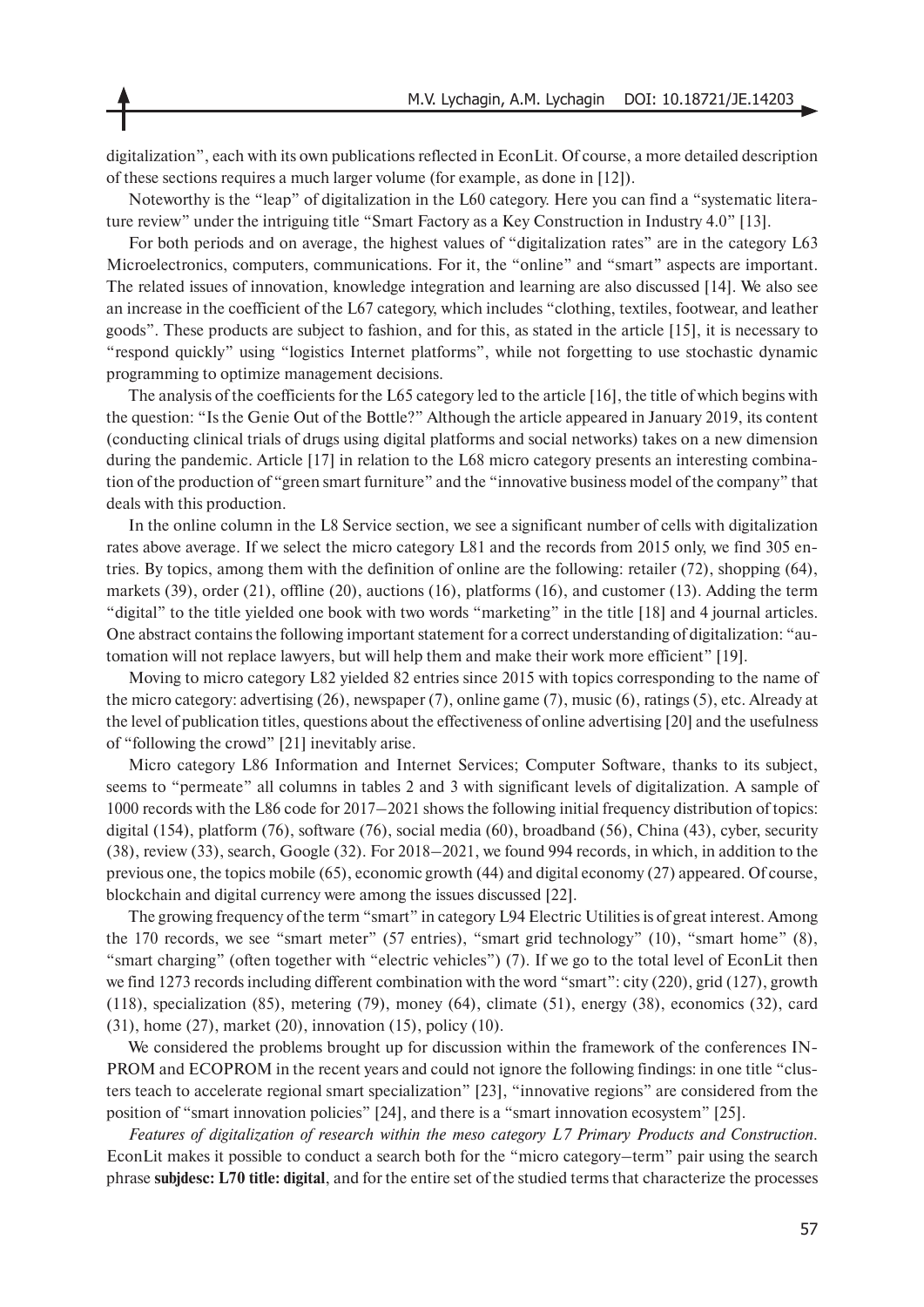of digitalization of research at once. In this case, the phrase will be longer: **subjdesc: L70 title: digital OR title: digitization OR title: online OR title: smart OR title: mobile OR title: internet OR title: computer OR title: computing OR title: telecommunication OR title: software**.

If you remove the words **title**: in the above phrase, then EconLit displays the publications with the search term in all fields of record. The described search option for all terms and for micro categories of meso category L7 at once, conducted on April 1, 2021, gave the following results:

L70(4; 21). L71(10; 139). L72(3; 57). L73(3; 45). L74(13; 65). L78(1; 15).

In parentheses, the first number is the total number of publications containing the search terms in their titles; the second number is the search result in all fields of the record.

**L70.** Two of the four papers in the title search are working papers that explore developments in the US telecommunications industry in 1990s. A working paper published in 2014 considers the topic of Smart Cities in China. A digitalization term in an article dated 2020 can be found in the phrase "Online Citizen Participation" [26]. In other publications of this micro category, the digital aspect is associated with the use of computer modeling, as well as with the analysis of the development of telecommunications.

**L71.** Of the 10 publications found in the term-in-title variant, there are three units focused on software (2004, 2008 and 2018), three on smart ("smart economy" in 2016, "smart policy" in 2017, "smart sanctions" in 2020). We see "mobile offshore drilling" in [27], "cloud computing" in [28], "internet of things" in [29], and "online big data-driven oil consumption forecasting" in [30].

In the search option for all fields, the frequency distribution of terms turned out as follows: software (31), online (25), computer (25), internet (23), telecommunication (17), computing (12), smart (9), mobile (9), digital (5). A comparison with the data in Tables 2 and 3 indicates a slower digitalization of studies in comparison with other meso categories.

Among the works with the term "digital" in abstracts, we wish to highlight three articles. The first paper presents the "digital elevation model" for assessing the social contribution to the work of mines [31]. The second paper discusses the widespread use of "digital components" in complex systems for analyzing accidents at coalmines [32]. The third article concerns the search for answers to three calls to electric power industry (decarbonization, decentralization and digitalization) [33].

Similarly, it is possible to analyze in more details other publications that touch on digitalization issues, both in the remaining micro categories of the L7 meso category, and included in the L6, L8, and L9 meso categories.

*General conclusions, discussion questions and possible research directions.* The presented results of bibliometric analysis based on the EconLit electronic bibliography showed that the world economic literature continues to pay more attention to the problems and methods of digitalization.

This process is complex, and for a more complete understanding of it, it is necessary to use not only the term "digital" and its derivatives, but also other related terms reflecting the ongoing changes. We suggested one of the possible sets of such terms (digital or digitization, online, smart, mobile, internet, computer or computing, telecommunication and software). Analysis of publication activity by the sub-periods of 1991–2020 helped to single out four terms (online, digital, smart, mobile) with a pronounced increase in publication activity.

The JEL subject classification, in contrast to ASJC, makes it possible to assess the relationship between digital and industrial (by 37 micro categories) aspects of economic research with more details. This article is the first example (in the world literature) of such an assessment.

The obvious ambiguity of terminological and lexical analysis with the help of well-known bibliographies and electronic libraries is not only the choice of the terms themselves and their combinations, but also the choice of fields for search (by names, by names and keywords, etc.). This was especially evident in the analysis of micro categories of the meso category L7 Primary Products and Construction.

A possible direction for the development of the analysis can be a comparison of the results based on EconLit with the results of assessing the degree of digitalization of economic research based on the records from the Scopus database.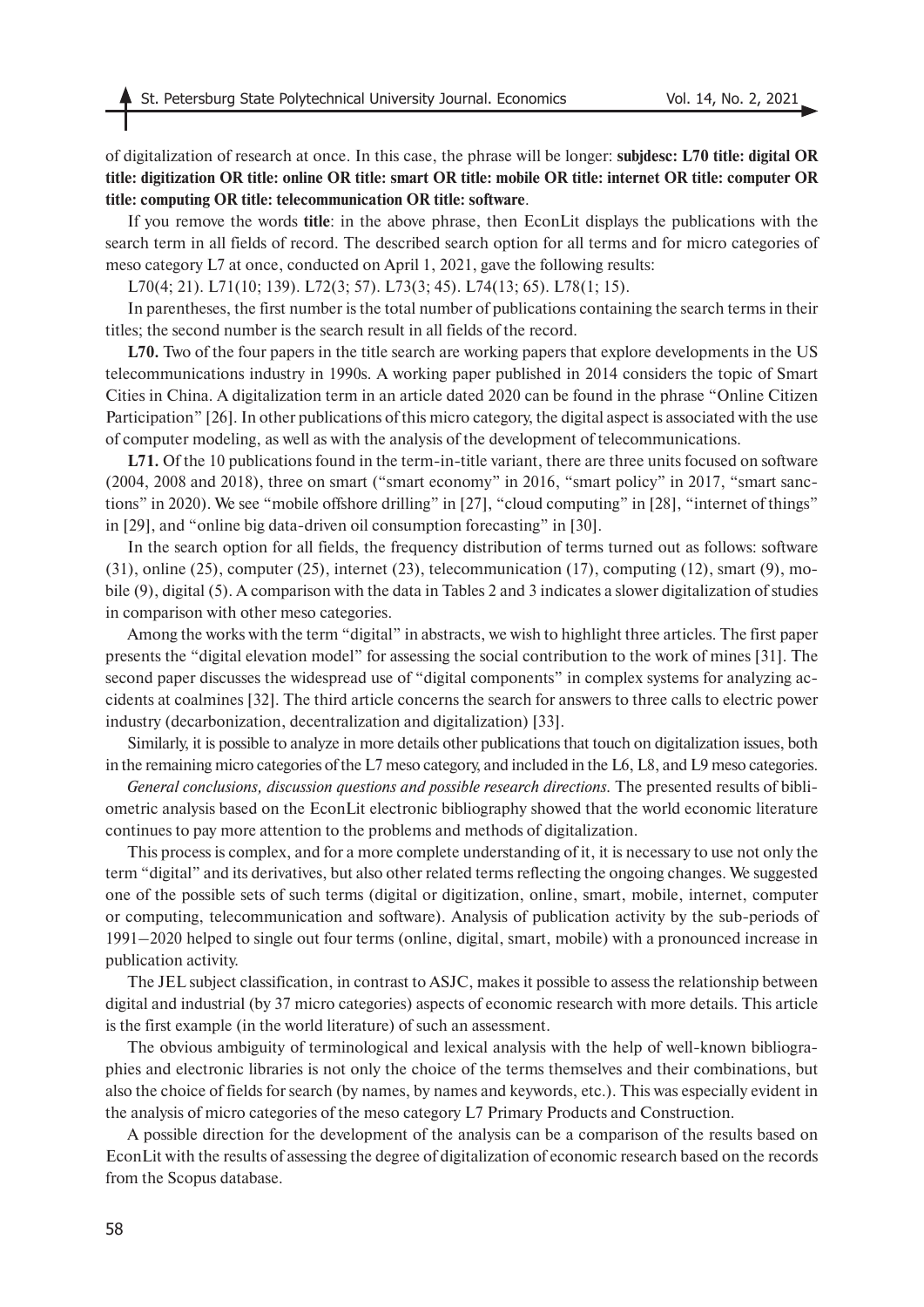In all cases, we must not forget that bibliometric analysis, like any statistical or model study, presupposes addition from the side of meaningful analysis of both the texts of scientific publications and real economic problems.

#### **Acknowledgments**

The authors are grateful to the American Economic Association for permission to conduct bibliometric analysis on EconLit data and to publish the results of this analysis in English and Russian.

### **REFERENCES**

1. **A.V. Babkin, M.V. Lychagin,** «Tsifrovaya ekonomika» s pozicii vnutrennih i vneshnih vzaimosvyazej predmetnyh oblastej ["Digital economy" from a position of internal and external interrelations of subject domains]. Babkin A.V. (Ed.). Tsifrovizaciya ekonomicheskih sistem: teoriya i praktika : monografiya [Digitalization of economic systems: theory and praciсe: monograph], St. Peterburg,: Politechpress, 2020, pp. 81–98.

2. **M.V. Lychagin, G.M. Mkrtchyan, V.I. Suslov,** Koncepciya sistemno-innovacionnogo bibliometricheskogo analiza i kartografirovaniya ekonomicheskoj literatury [The concept of system-innovative bibliometric analysis and mapping of economic literature], Vestnik Novosibirskogo gosudarstvennogo universiteta. Seriya: Social'no-ekonomicheskie nauki [Novosibirsk State University Bulletin. Series: Socio-economic sciences,], 2014, vol. 14, iss. 2, pp. 127–141.

3. **J.A. Siess, J.B. Braden,** Online databases relevant to agricultural economics. American Journal of Agricultural Economics, 1982, no. 4, pp. 761–767.

4. **A.S. Cavallo,** To set a smart board: fashion as the decisive factor in the development of the Scottish linen damask industry. Business History Review, 1963, no. 1–2, pp. 49–58.

5. **V. Hveding,** Digital simulation techniques in power system planning. Economics of Planning, 1968, no. 1–2, pp. 118–139.

6. **A.F. Jung,** Dealer pricing practices and finance charges for new mobile homes [in the Chicago, Los Angeles, and Miami areas]. Journal of Business, 1963, no. 0, pp. 430–439.

7. **J. Hart, R. Reed, F. Bar,** The building of the internet: implications for the future of broadband networks. UCAIS Berkeley Roundtable on the International Economy, UC Berkeley, UCAIS Berkeley Roundtable on the International Economy, Working Paper Series, 1992, no. 1089.

8. **P.H. Douglas,** Methods of computing labor turnover. American Economic Review, 1919, no. 0, pp. 402–405.

9. **W. Candler, M. Boehlje, R. Saathoff,** Computer software for farm management extension. American Journal of Agricultural Economics, 1970, no. 1, pp. 71–80.

10. **R.M. Goodwin,** Iteration, automatic computers, and economic dynamics. Metroeconomica, 1951, no. 0, pp. 1–7.

11. **A. Hazelwood,** Telecommunications statistics. Journal of the Royal Statistical Society, Series A, 1953, no. 0, pp. 191–202.

12. Atlas of New Research Based on EconLit, 2006—2013. Vol. 17: JEL Category Q, M.V. Lychagin, G.M. Mkrtchyan, V.I. Suslov, T.O. Tagaeva, eds. Novosibirsk: Novosibirsk State University Press, 2018. URL: https://lib.nsu.ru/xmlui/handle/nsu/15263

13. **P. Osterrieder, L. Budde, T. Friedli,** The smart factory as a key construct of Industry 4.0: A systematic literature review. International Journal of Production Economics, 2020, no. 0. DOI: 10.1016/j. ijpe.2019.08.011

14. **R. Pershina, B. Soppe, T.M. Thune,** Bridging analog and digital expertise: cross-domain collaboration and boundary-spanning tools in the creation of digital innovation. Research Policy, 2019, no. 9, pp. 1–35. DOI: 10.1016/j.respol.2019.103819

15. **T.-M. Choi,** Internet based elastic logistics platforms for fashion quick response systems in the digital era. Transportation Research: Part E: Logistics and Transportation Review, 2020, no. 102096, pp. 1–17. DOI: 10.1016/j.tre.2020.102096

16. **N. Tempini, D. Teira,** Is the genie out of the bottle? Digital platforms and the future of clinical trials. Economy and Society, 2019, no. 48, pp. 77–106.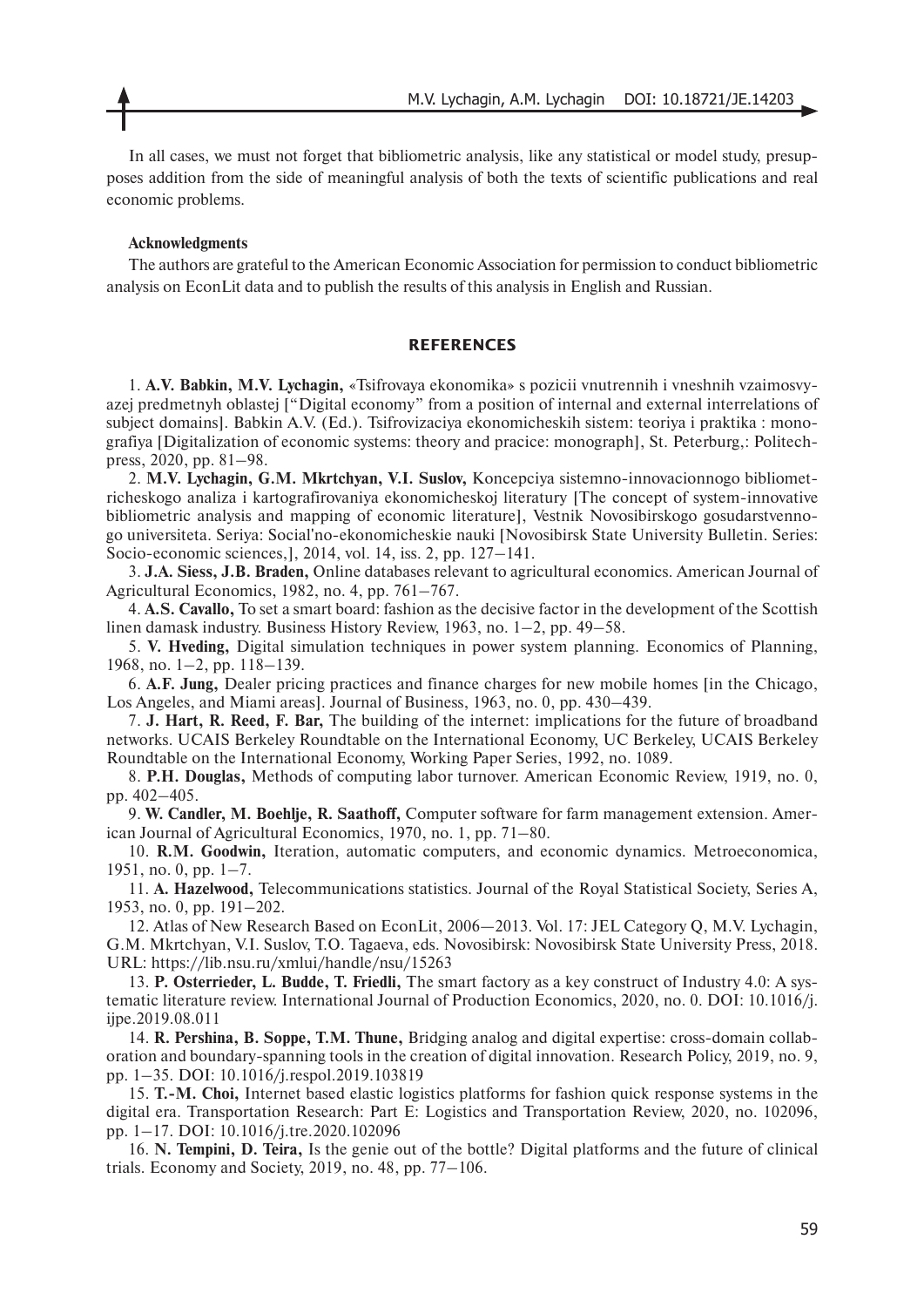17. **G. Blanas, M. Trigkas, G. Karaggouni, J. Papadopoulos,** Smart ecological furniture business model innovation. MIBES Transactions, 2015, no. 1, pp. 51–62.

18. **S. Kingsnorth,** Digital marketing strategy: An integrated approach to online marketing. London and Philadelphia: Kogan Page, 2016.

19. **H.-W. Micklitz, P. Palka, Y. Panagis,** The empire strikes back: digital control of unfair terms of online services. Journal of Consumer Policy, 2017, no. 3, pp. 367–388.

20. **A. Goldfarb, C.E. Tucker,** Standardization and the effectiveness of online advertising. Management Science, 2015, no. 11, pp. 270–2719.

21. **Y.-J. Lee, K. Hosanagar, Y. Tan,** Do I follow my friends or the crowd? Information cascades in online movie ratings. Management Science, 2015, no. 9, pp. 2241–2258.

22. **R.L. Rana, P. Giungato, A. Tarabella, C. Tricase,** Blockchain applications and sustainability issues. Amfiteatru Economic, 2019, no. 0, pp. 861–870.

23. **Q. Aranguren, M. Jose, J.R. Wilson,** What can experience with clusters teach us about fostering regional smart specialization? Ekonomiaz, 2013, no. 83, pp. 126–145.

24. **R. Camagni, R. Capello, C. Lenzi,** A territorial taxonomy of innovative regions and the european regional policy reform: smart innovation policies. Scienze Regionali/Italian Journal of Regional Science, 2014, no. 1, pp. 69–106.

25. **E. Panetti, A. Parmentola, M. Ferretti, E.B. Reynolds,** Exploring the relational dimension in a smart innovation ecosystem: a comprehensive framework to define the network structure and the network portfolio. Journal of Technology Transfer, 2020, no. 6, pp. 1775–1796.

26. **S.L. Philpot, P.A. Johnson, K.W. Hipel,** Analysis of a below-water aggregate mining case study in Ontario, Canada using values-centric online citizen participation. Journal of Environmental Planning and Management, 2020, no. 2, pp. 352–368.

27. **M.J. Kaiser, B. Snyder,** Mobile offshore drilling Rig Newbuild and replacement cost functions. Maritime Economics and Logistics, 2010, no. 4, pp. 392–429.

28. **R.K. Perrons, A. Hemsv,** Cloud computing in the upstream oil and gas industry: a proposed way forward. Energy Policy, 2013, no. 0, pp. 732–737.

29. **M. Maryska, P. Doucek, L. Nedomova, P. Sladek,** The energy industry in the Czech Republic: on the way to the Internet of Things. Economies, 2018, no. 2, pp. 1–13.

30. **L. Yu, Y. Zhao, L. Tang, Z. Yang,** Online big data-driven oil consumption forecasting with Google Trends. International Journal of Forecasting, 2019, no. 1, pp. 213–223.

31. **C.J. Moran, D. Brereton,** The use of aggregate complaints data as an indicator of cumulative social impacts of mining: a case study from the Hunter Valley, NSW, Australia. Resources Policy, 2013, no. 4, 704–712.

32. **W. Qiao, X. Li, Q. Liu,** Systemic approaches to incident analysis in coal mines: comparison of the STAMP, FRAM and "2-4" models. Resources Policy, 2019, no. 101453, pp. 1–10. DOI: 10.1016/j. resourpol.2019.101453

33. **M. Kattirtzi, I. Ketsopoulou, J. Watson,** Incumbents in transition? The role of the 'Big Six' energy companies in the UK. Energy Policy, 2021, no. 111927, pp. 1–12. DOI: 10.1016/j.enpol.2020.111927

### **СПИСОК ЛИТЕРАТУРЫ**

1. **Лычагин М.В., Бабкин А.В.** «Цифровая экономика» с позиции внутренних и внешних взаимосвязей предметных областей. Цифровизация экономических систем: теория и практика : монография / под редакцией А.В. Бабкина. Санкт-Петербург: ПОЛИТЕХ-ПРЕСС, 2020. § 2.1. С. 81–98.

2. **Лычагин М.В., Мкртчян Г.М., Суслов В.И.** Концепция системно-инновационного библиометрического анализа и картографирования экономической литературы. Вестник Новосибирского государственного университета. Серия: Социально-экономические науки, 2014, т. 14, вып. 2, С. 127–141.

3. **Siess J.A., Braden J.B.** Online databases relevant to agricultural economics. American Journal of Agricultural Economics, 1982, no. 4, pp. 761–767.

4. **Cavallo A.S.** To set a smart board: fashion as the decisive factor in the development of the Scottish linen damask industry. Business History Review, 1963, no. 1–2, pp. 49–58.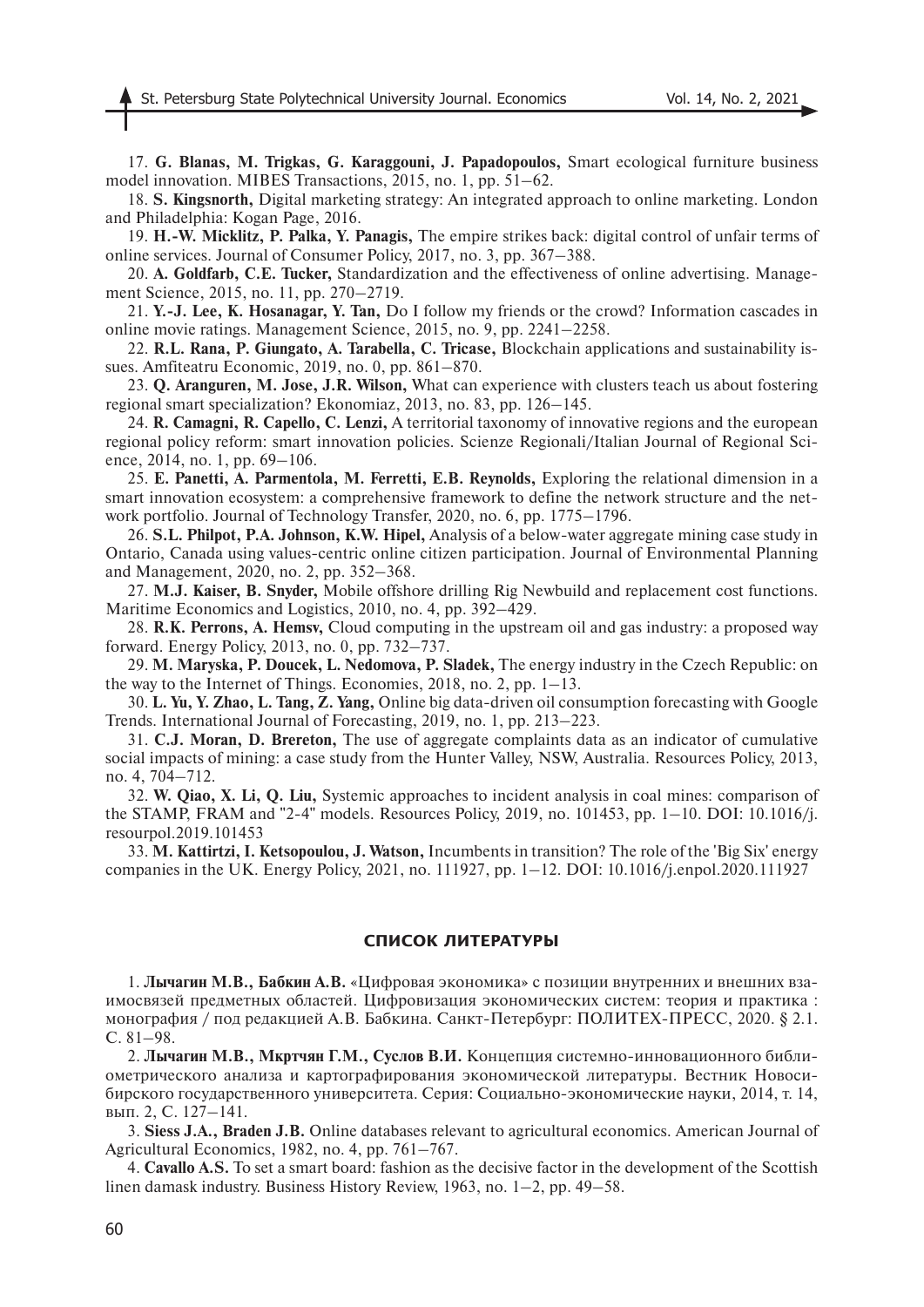5. **Hveding V.** Digital simulation techniques in power system planning. Economics of Planning, 1968, no. 1–2, pp. 118–139.

6. **Jung A.F.** Dealer pricing practices and finance charges for new mobile homes [in the Chicago, Los Angeles, and Miami areas]. Journal of Business, 1963, no. 0, pp. 430–439.

7. **Hart J., Reed R., Bar F.** The building of the internet: implications for the future of broadband networks. UCAIS Berkeley Roundtable on the International Economy, UC Berkeley, UCAIS Berkeley Roundtable on the International Economy, Working Paper Series, 1992, no. 1089.

8. **Douglas P.H.** Methods of computing labor turnover. American Economic Review, 1919, no. 0, pp. 402–405.

9. **Candler W., Boehlje M., Saathoff R.** Computer software for farm management extension. American Journal of Agricultural Economics, 1970, no. 1, pp. 71–80.

10. **Goodwin R.M.** Iteration, automatic computers, and economic dynamics. Metroeconomica, 1951, no. 0, pp. 1–7.

11. **Hazelwood A.** Telecommunications statistics. Journal of the Royal Statistical Society, Series A, 1953, no. 0, pp. 191–202.

12. Atlas of New Research Based on EconLit, 2006–2013. Vol. 17: JEL Category Q, M.V. Lychagin, G.M. Mkrtchyan, V.I. Suslov, T.О. Tagaeva, eds. Novosibirsk: Novosibirsk State University Press, 2018. URL: https://lib.nsu.ru/xmlui/handle/nsu/15263

13. **Osterrieder P., Budde L., Friedli T.** The smart factory as a key construct of Industry 4.0: A systematic literature review. International Journal of Production Economics, 2020, no. 0. DOI: 10.1016/j. ijpe.2019.08.011

14. **Pershina R., Soppe B., Thune T.M.** Bridging analog and digital expertise: cross-domain collaboration and boundary-spanning tools in the creation of digital innovation. Research Policy, 2019, no. 9, pp. 1–35. DOI: 10.1016/j.respol.2019.103819

15. **Choi T.-M.** Internet based elastic logistics platforms for fashion quick response systems in the digital era. Transportation Research: Part E: Logistics and Transportation Review, 2020, no. 102096, pp. 1–17. DOI: 10.1016/j.tre.2020.102096

16. **Tempini N., Teira D.** Is the genie out of the bottle? Digital platforms and the future of clinical trials. Economy and Society, 2019, no. 48, pp. 77–106.

17. **Blanas G., Trigkas M., Karaggouni G., Papadopoulos J.** Smart ecological furniture business model innovation. MIBES Transactions, 2015, no. 1, pp. 51–62.

18. **Kingsnorth S.** Digital marketing strategy: An integrated approach to online marketing. London and Philadelphia: Kogan Page, 2016.

19. **Micklitz H.-W., Palka P., Panagis Y.** The empire strikes back: digital control of unfair terms of online services. Journal of Consumer Policy, 2017, no. 3, pp. 367–388.

20. **Goldfarb A., Tucker C.E.** Standardization and the effectiveness of online advertising. Management Science, 2015, no. 11, pp. 2707–2719.

21. **Lee Y.-J., Hosanagar K., Tan Y.** Do I follow my friends or the crowd? Information cascades in online movie ratings. Management Science, 2015, no. 9, pp. 2241–2258.

22. **Rana R.L., Giungato P., Tarabella A., Tricase C.** Blockchain applications and sustainability issues. Amfiteatru Economic, 2019, no. 0, pp. 861–870.

23. **Aranguren Q., Jose M., Wilson J.R.** What can experience with clusters teach us about fostering regional smart specialization? Ekonomiaz, 2013, no. 83, pp. 126–145.

24. **Camagni R., Capello R., Lenzi C.** A territorial taxonomy of innovative regions and the european regional policy reform: smart innovation policies. Scienze Regionali/Italian Journal of Regional Science, 2014, no. 1, pp. 69–106.

25. **Panetti E., Parmentola A., Ferretti M., Reynolds E.B.** Exploring the relational dimension in a smart innovation ecosystem: a comprehensive framework to define the network structure and the network portfolio. Journal of Technology Transfer, 2020, no. 6, pp. 1775–1796.

26. **Philpot S.L., Johnson P.A., Hipel K.W.** Analysis of a below-water aggregate mining case study in Ontario, Canada using values-centric online citizen participation. Journal of Environmental Planning and Management, 2020, no. 2, pp. 352–368.

27. **Kaiser M.J., Snyder B.** Mobile offshore drilling Rig Newbuild and replacement cost functions. Maritime Economics and Logistics, 2010, no. 4, pp. 392–429.

28. **Perrons R.K., Hemsv A.** Cloud computing in the upstream oil and gas industry: a proposed way forward. Energy Policy, 2013, no. 0, pp. 732–737.